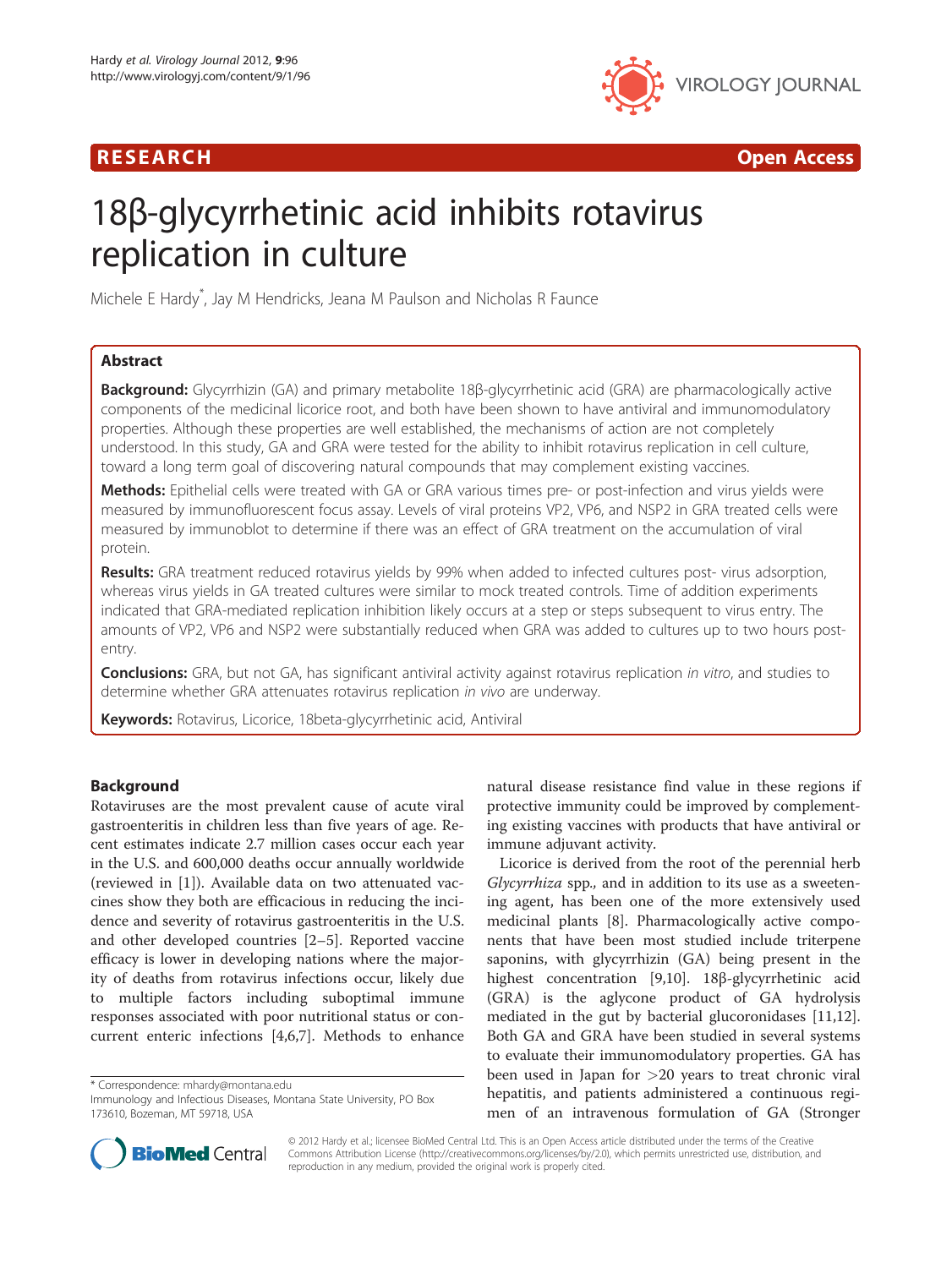Neo-Minophagen  $C^{\circledast}$ , SNMC) demonstrate clinical improvement and reduced incidence of hepatocellular carcinoma [\[13](#page-5-0)–[16\]](#page-6-0). GA also has been studied in an animal model of viral infection. Mice administered GA intraperitoneally survived a lethal dose of influenza virus [\[17](#page-6-0)]. Antibody to IFNγ abolished this protective effect, but the mechanisms of protection in this model system remain unclear. While mechanisms of action in vivo are not well understood, they likely are multi-factorial and could be due to direct effects on virus replication, or functions associated with modulation of inflammatory and cell protective responses.

The initial report describing antiviral activity of GA in vitro showed reduced replication of vesicular stomatitis virus (VSV), vaccinia virus (VV), herpes simplex 1 virus (HSV-1), and Newcastle Disease virus (NDV), but not poliovirus type 1 [[18\]](#page-6-0). Subsequently, GA was shown to have antiviral activity against viruses in several families including flaviviruses, herpesviruses, influenza virus, SARS coronavirus, hepatitis C virus and others (reviewed in [\[19](#page-6-0)]). Suggested mechanisms of activity in these systems include direct effects on the adsorption, penetration and particle maturation steps of the replication cycle and in some cases, direct inactivation of virus particles. For example, anti-influenza virus activity of GA in cell culture was attributed to interference with viral endocytosis, likely due to its ability to modulate membrane fluidity [\[20,21\]](#page-6-0), although alternative mechanisms recently have been proposed [[22\]](#page-6-0).

GRA has anti-tumorigenic, anti-ulcerative, anti-inflammatory, and anti-hepatotoxic activity in vitro and in vivo [[19,23](#page-6-0)]. The utility of GRA as an antiviral compound is not as well described as GA, but there are data to suggest GRA has immunomodulatory and cell protective activity in vitro and in vivo. For example, in vitro, GRA induces NFĸB-mediated nitric oxide synthase expression in macrophages [\[24\]](#page-6-0), and IL-8 expression in epithelial cells [[25](#page-6-0)]. Others studies also suggest potential anti-inflammatory activity associated with reduced cytokine expression and attenuation of NFKB activation [\[26,27](#page-6-0)]. In vivo, protective efficacy of GRA against protozoan and bacterial infections has been demonstrated. In a mouse model of visceral leishmaniasis [\[24,28](#page-6-0)], analysis of pro-inflammatory cytokine transcripts in isolated spleen cells from infected animals revealed that GRA induces IFNγ, TNFα, and IL-12, indicative of a  $T_H1$  and curative response. In a bacterial system, GRA attenuated lung pathology associated with Staphyloccus aureus pneumonia [[29](#page-6-0)].

The relative lack of data regarding specific antiviral activity of GRA compared to GA led us to expand on previous data showing GRA treatment reduces rotavirus replication in cell culture [[25\]](#page-6-0), and include GA in our analyses, given the wealth of data available for this compound and its current availability for clinical use. We

show that GRA treatment results in a significant reduction in rotavirus titers when added to cultures post-infection. The levels of viral structural proteins VP2 and VP6, and nonstructural protein NSP2 were reduced in GRA treated cells, consistent with anti-rotavirus activity of this compound.

## Results

#### GRA and GA cytotoxicity in MA104 cells

We have shown that GRA is not toxic to MA104 cells up to the highest concentration tested of 10 μg/mL [\[25](#page-6-0)]. We performed an extended titration in this study and included GA, for which cytotoxicity in these cells had not previously been tested. MA104 cells were treated with serial dilutions of GA or GRA, and cytotoxicity was measured following six hours of incubation. The data shown in Figure 1 indicate that concentrations of 10  $\mu$ g/ mL and 25 μg/mL GRA showed only approximately 7% and 15% reductions in cell viability, respectively, at this time point. Extension of incubations past 24 hours resulted in significant cytotoxicity (data not shown). In contrast to GRA, GA was cytotoxic only at the highest concentration tested of 10 mg/mL. Each compound was used in the remainder of the experiments at a final concentration of 25 μg/mL.

#### GRA reduces rotavirus infectivity while GA has no effect

A previous time course of the effects of GRA on rotavirus replication showed an approximately 40%



GA or GRA. Viability was measured with the Promega CellTiterGlo Assay according to the manufacturer's protocol, with digitonin as the control for 100% cytotoxicity. Red bars indicate GRA and blue bars GA. Data shown are representative of two experiments, with each concentration tested in triplicate in each experiment. Error bars indicate SEM.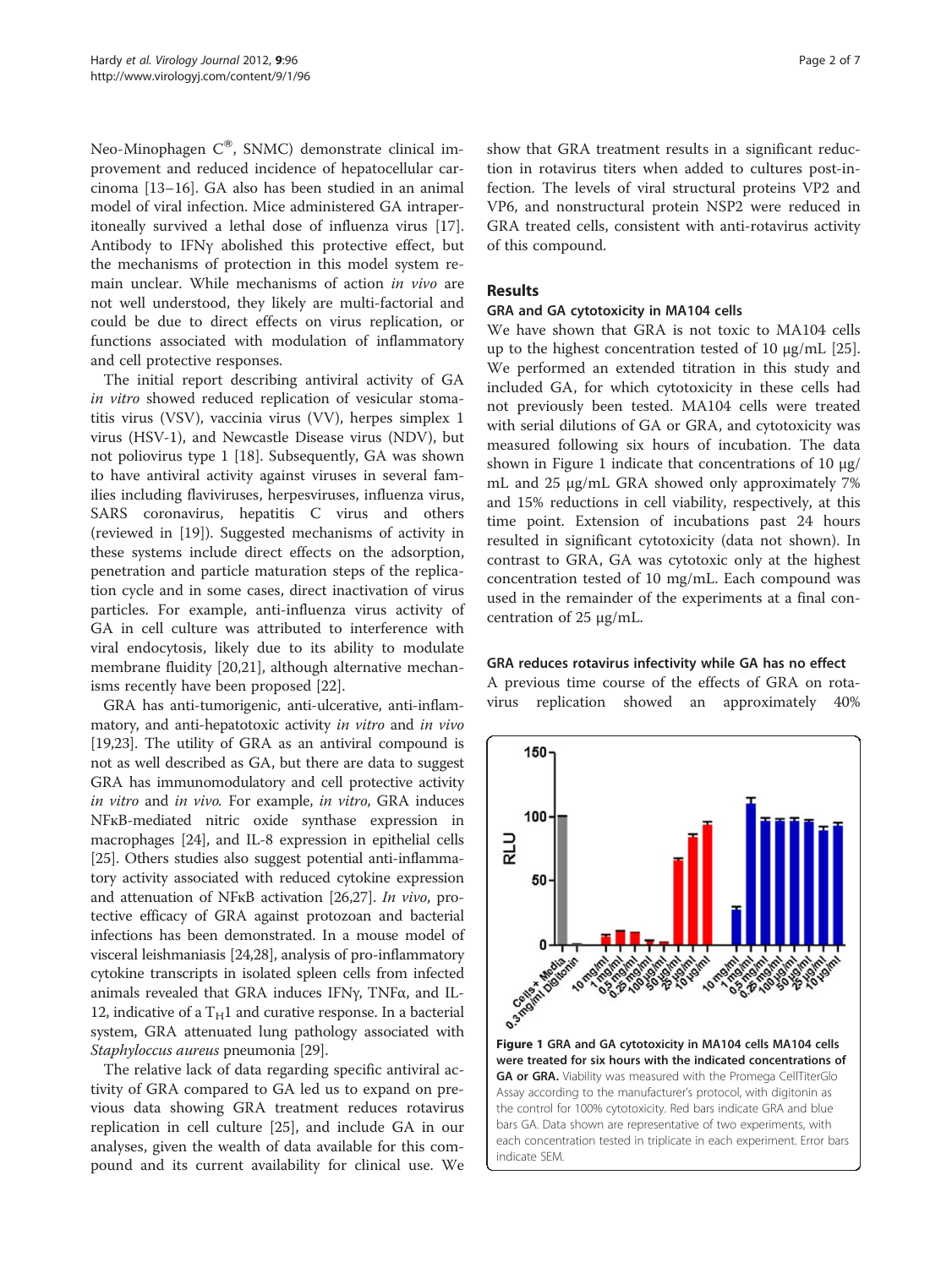reduction in infectivity of bovine rotavirus strain NCDV when cells were treated as few as six hours prior to infection [[25\]](#page-6-0). The prior experiments measured replication at a low multiplicity of infection (0.01 pfu/cell) over a long course of infection, and measured cell-associated virus. The current experiments were designed to measure one round of replication at a higher multiplicity of infection (three pfu/cell) so that we could begin to decipher mechanisms of inhibition that did not include cell-to-cell spread. To test inhibitory effects of GA and GRA on rotavirus infectivity, each compound was added to cells either six hours prior to RRV infection, or following the adsorption step. Cultures then were harvested six hours post-infection, and infectious virus was titered by IFA. In contrast to previous studies using a low multiplicity of infection, pre-treatment only did not significantly reduce virus titers under the conditions of these experiments (Figure 2). In contrast, GRA treatment resulted in a 99% reduction in infectivity when the compound was continuously present (pre/post) or when added post-infection only (post). This level of reduction in virus yields cannot be explained by simple cytotoxic effects on the cells at the degree defined by the toxicity assays. GA had no effect on virus yield whether the



compound was added pre- or post-infection, as titers did not differ significantly from mock treated, infected controls. Therefore, GA was not investigated further.

# GRA does not reduce infectivity through a direct effect on the virus particle

GRA reduced rotavirus infectivity when added to the cultures following the adsorption step. To determine if there was a direct effect of GRA on the virus particle, RRV stock was mixed with 25 μg/mL GRA or DMSO and incubated for one hour at 37°C. Virus in suspension then was concentrated by ultracentrifugation and infectivity was measured by IFA. The data shown in Figure [3A](#page-3-0) illustrate that infectivity was not reduced when stock virus was treated with GRA prior to inoculation, suggesting that the ability of GRA to inhibit replication was not a result of a direct detrimental effect on the virus particle.

## GRA reduces infectivity at a post-entry step

GRA was inhibitory to RRV replication only when added to cultures post-virus adsorption. To determine whether the reduction in titer observed when cells were treated with GRA was a result of a block to virus entry, cells were inoculated with RRV at a multiplicity of infection of three pfu/cell, and virus was adsorbed for one hour at 4°C. Incubation at 4°C allows virus adsorption, but not entry into the cells [[30,31](#page-6-0)]. After the adsorption period, cultures were incubated for one hour at 37°C to allow virus entry, and then GRA or DMSO was added and infections were allowed to proceed for five hours. The results showed that infectious virus titers were reduced by 99% when GRA was added following the 37°C incubation (Figure [3B](#page-3-0)), suggesting that GRA inhibits RRV replication at a step that is subsequent to virus entry into the cell.

#### Viral protein levels are reduced in GRA treated cells

To begin to understand how GRA is inhibiting replication, the levels of viral protein in GRA treated cells were examined. As before, RRV was adsorbed to the monolayer for one hour at 4°C, adsorption medium was removed and replaced with fresh medium, and cultures were incubated for one hour at 37°C to allow virus entry. GRA then was added to the cultures and infections were allowed to proceed for five hours. Lysates were prepared and subjected to immunoblot. Figure [4A](#page-3-0) shows there was a substantial reduction in the amount of VP2 and VP6 in GRA treated cells. Evidence that virus replication was occurring and measurable at this time point was provided by detection of NSP2, the levels of which also were significantly reduced in treated cells compared to untreated cells. To further assess the reduction in the amount of VP2, VP6, and NSP2 in treated cells, the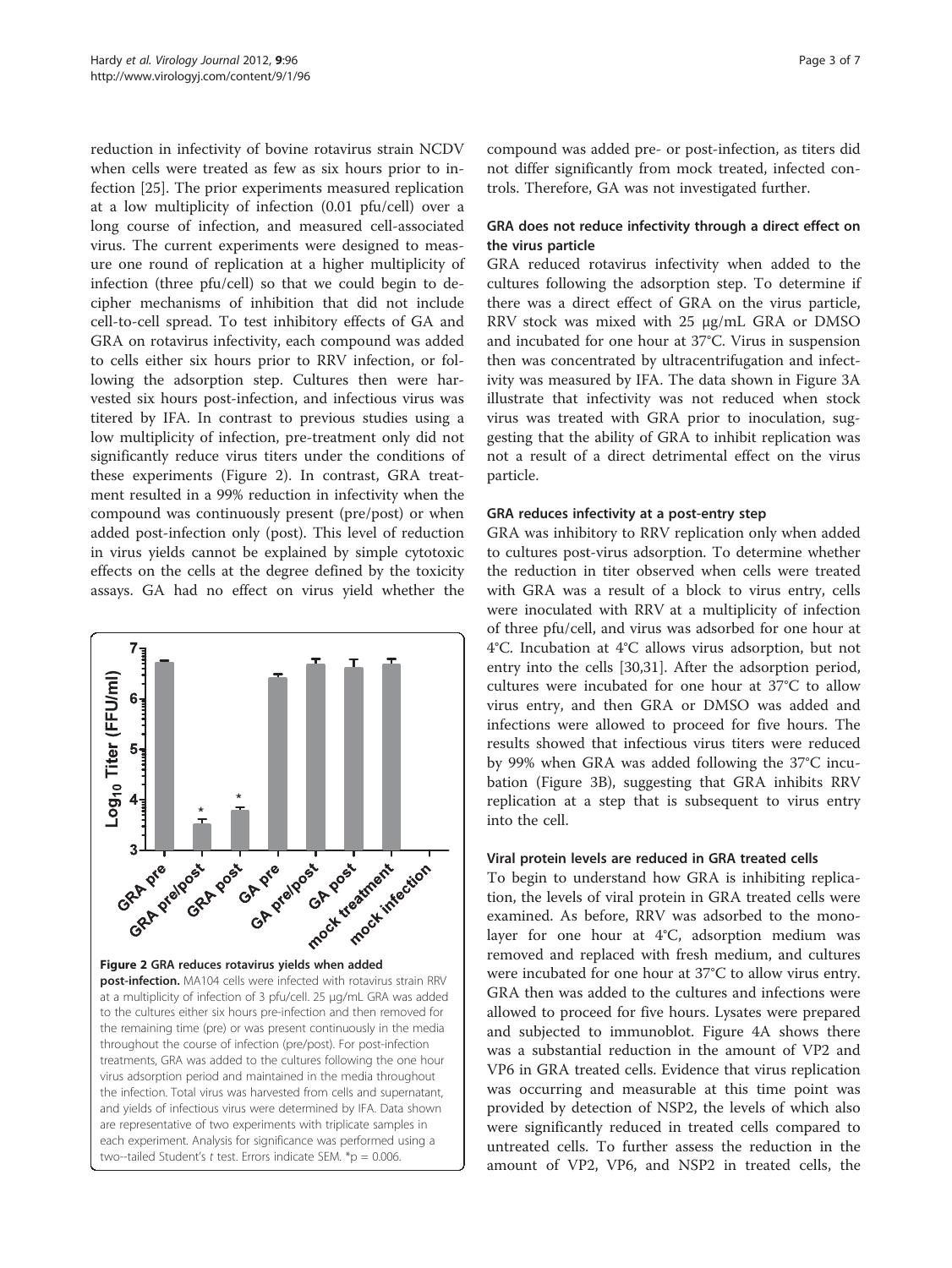<span id="page-3-0"></span>

same experiment was performed, except that GRA was added two hours following the 37°C incubation. The results indicated that the degree of reduction in VP2 was similar to the previous experiment (Figure 4B). The amounts of VP6 and NSP2 still were diminished. However, they were higher than those observed when GRA was added one hour following the 37°C incubation. While one interpretation of these results suggests addition of GRA at later times post-adsorption may diminish its effects on levels of viral protein and consequently virus titers, the observation that the level of VP2 remained low suggests other mechanisms are at play.

Together, the data show GRA has a profound effect on the accumulation of rotavirus proteins in infected cells, consistent with the observed reduction in yields of infectious virus.

# **Discussion**

The antiviral properties of two principal pharmacologically active constituents of licorice root, GA and GRA, have been extensively described, with by far the most data available for GA [[8](#page-5-0)[,23,32,33](#page-6-0)]. The mechanisms by which these compounds are antiviral, and the steps of the virus replication cycle at which they act vary depending on the virus

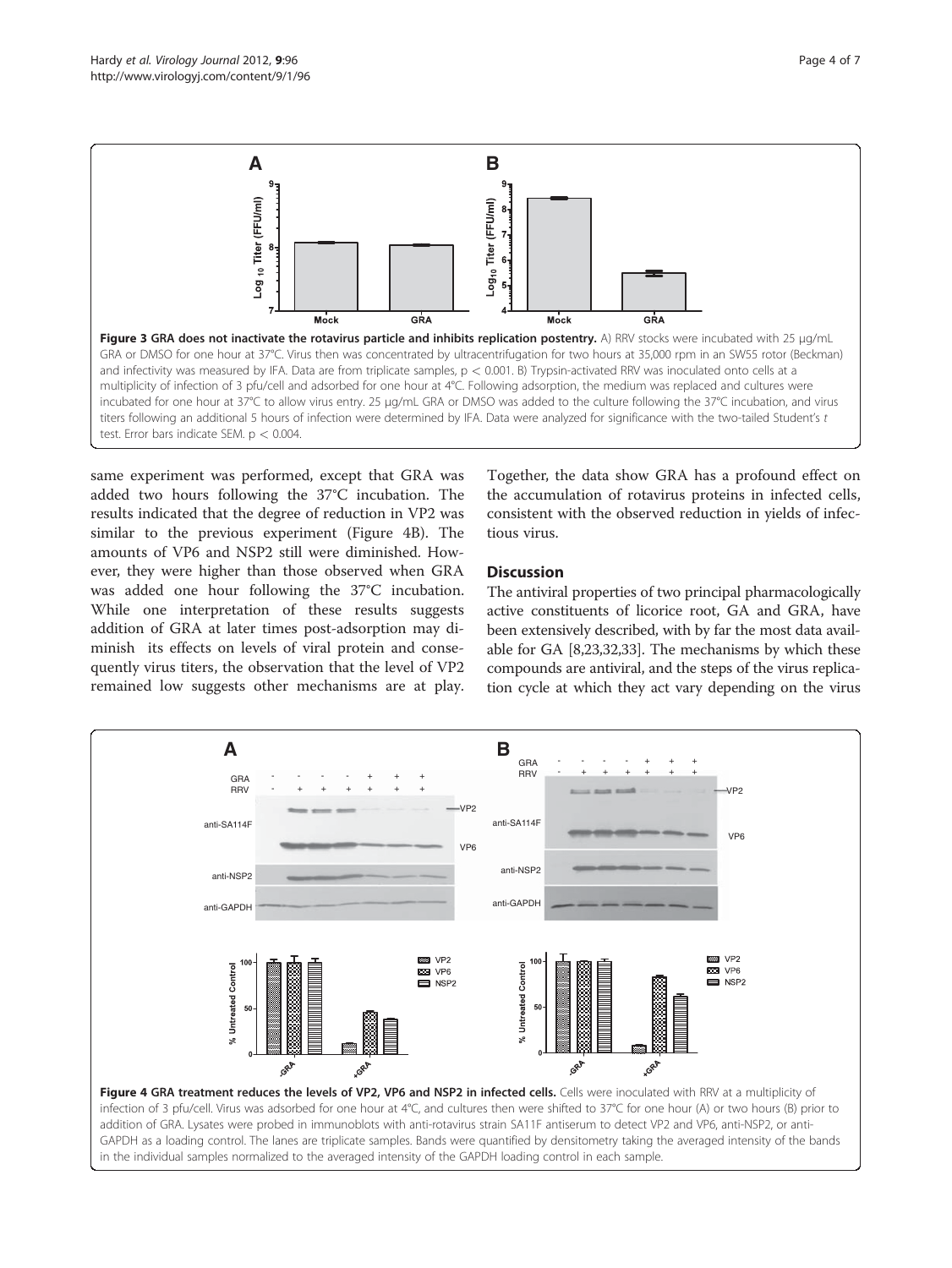under investigation. There are ample data to suggest antiviral activity of GA in vivo may result from induction of cytoprotective and immunomodulatory responses rather than effects on virus-specific functions per se, and such mechanisms of action could in part explain its broadspectrum activity (reviewed in [\[32\]](#page-6-0). In contrast to GA, fewer reports of *in vivo* activity of GRA are available. However, when administered intravenously, GA is metabolized in the liver by lysosomal β-D-glucoronidase into 3-mono-glucoronide-glycyrrhetinic acid, and then finally by glucoronidases of intestinal bacteria into GRA, which then can be reabsorbed [\[11,12](#page-5-0)[,34](#page-6-0)]. Therefore, it is possible that some of the in vivo effects of GA are due to one or more of its metabolites, including GRA.

We have shown that GRA reduces rotavirus yields during a single round of replication in MA104 cells whereas GA does not. Given numerous reports of antiviral activity of GA in vitro, it was somewhat surprising that GA did not effect rotavirus replication. However, inhibitory activity of GA may have a preference for enveloped viruses, consistent with potential mechanisms of action attributed to its effects on membrane fluidity.

GRA did not directly inactivate the rotavirus particle because yields of infectious virus were not reduced when virus stocks were incubated with the compound prior to inoculation onto cells. The reduction in yields of infectious virus and viral protein levels when GRA was added to cultures up to two hours post-adsorption suggests interference with rotavirus replication occurs at a step subsequent to virus entry. These data are consistent with previous studies illustrating a similar effect of GA on in vitro replication of NDV, VSV, HSV-1, and VV when the compound was added several hours post-infection [[18\]](#page-6-0). Interestingly, the amount of VP2 present when GRA was added two-hours post-entry was similar to the levels observed when GRA was added one hour postentry, but the amounts of VP6 and NSP2 were considerably higher. This observation could be explained by effects on viral transcription, translation or degradation of viral proteins, but how such mechanisms would explain the selective reduction are difficult to predict. Studies to conclusively define steps at which GRA exerts its inhibitory effect are in progress.

There are multiple mechanisms by which GRA could reduce virus yields, including effects on specific steps of the replication cycle or on cellular pathways that play a role in establishment of an environment conducive to maximum replication efficiency. For example, we have shown that GRA induces NFĸB activation in MA104 cells [\[25\]](#page-6-0), and more recently reported that some rotavirus strains down-regulate NFĸB activity through the functions of nonstructural protein NSP1 [\[35](#page-6-0)]. NFĸB activity is required for induction of a robust antiviral response, and sustained activation of NFĸB by GRA could

override virus-encoded mechanisms that down-regulate its activity, resulting in reduced virus replication. Other studies also report GRA-mediated activation of NFĸB [[24,28\]](#page-6-0). Of note, however, are reports showing GRA inhibits NFĸB activation, and this has been interpreted as GRA-mediated regulation of the inflammatory response [\[22,26,36\]](#page-6-0). In these and other studies, the effects of GRA on NFĸB were measured following induction of the pathway by virus infection or by pro-inflammatory mediators, suggesting that the effects of GRA on NFĸB are context-dependent. Deciphering the interactions between GRA and the NFĸB signaling pathway at the molecular level will contribute to understanding how its activity is modulated depending on the stimulus. One possible alternative mechanism of replication inhibition that is not mutually exclusive is provided by several reports indicating GRA modulates PI3/Akt activity [[27,37,38\]](#page-6-0). Pharmacological inhibition of the PI3/Akt pathway substantially reduces rotavirus yields in culture [[39\]](#page-6-0). The effects of GRA on these signaling pathways in the context of rotavirus infection and how GRA may modulate them currently are under investigation.

Together, the data reported here show GRA inhibits rotavirus replication at a step or steps subsequent to virus entry, and support antiviral activity of GRA reported in other systems. Rotavirus infects mature enterocytes at the villus tips in the proximal small intestine and thus in vivo, the tropism is polarized epithelial cells. Continuing studies will address whether there is a difference either in GRA toxicity or in the levels of reduction in virus replication in this cell type. We have administered GRA up to concentrations of 50 mg/kg to mice and have not observed clinical signs that would indicate toxicity (unpublished data), suggesting that inhibitory levels can be achieved in vivo. We currently are determining whether GRA-mediated replication inhibition in vitro translates to attenuation of virus replication in the mouse model of rotavirus infection.

# Methods

#### Cells, virus, and compounds

MA104 monkey kidney epithelial cells (ATCC CRL2378) were maintained in Dulbecco's Modified Eagle's Medium (DMEM, Mediatech) supplemented with 5% fetal bovine serum (FBS, Atlanta Biologicals). Rhesus rotavirus strain RRV was propagated in MA104 cells and stock titers were determined by immunofluorescent focus assay (IFA, see below).

Glycyrrhizin (GA) and 18β-glycyrrhetinic acid (GRA) were purchased from Sigma-Aldrich. Stock solutions were prepared to a concentration of 100 mg/mL in DMSO and aliquots were stored at -80°C. Stock solutions were diluted to working concentrations in DMEM without FBS.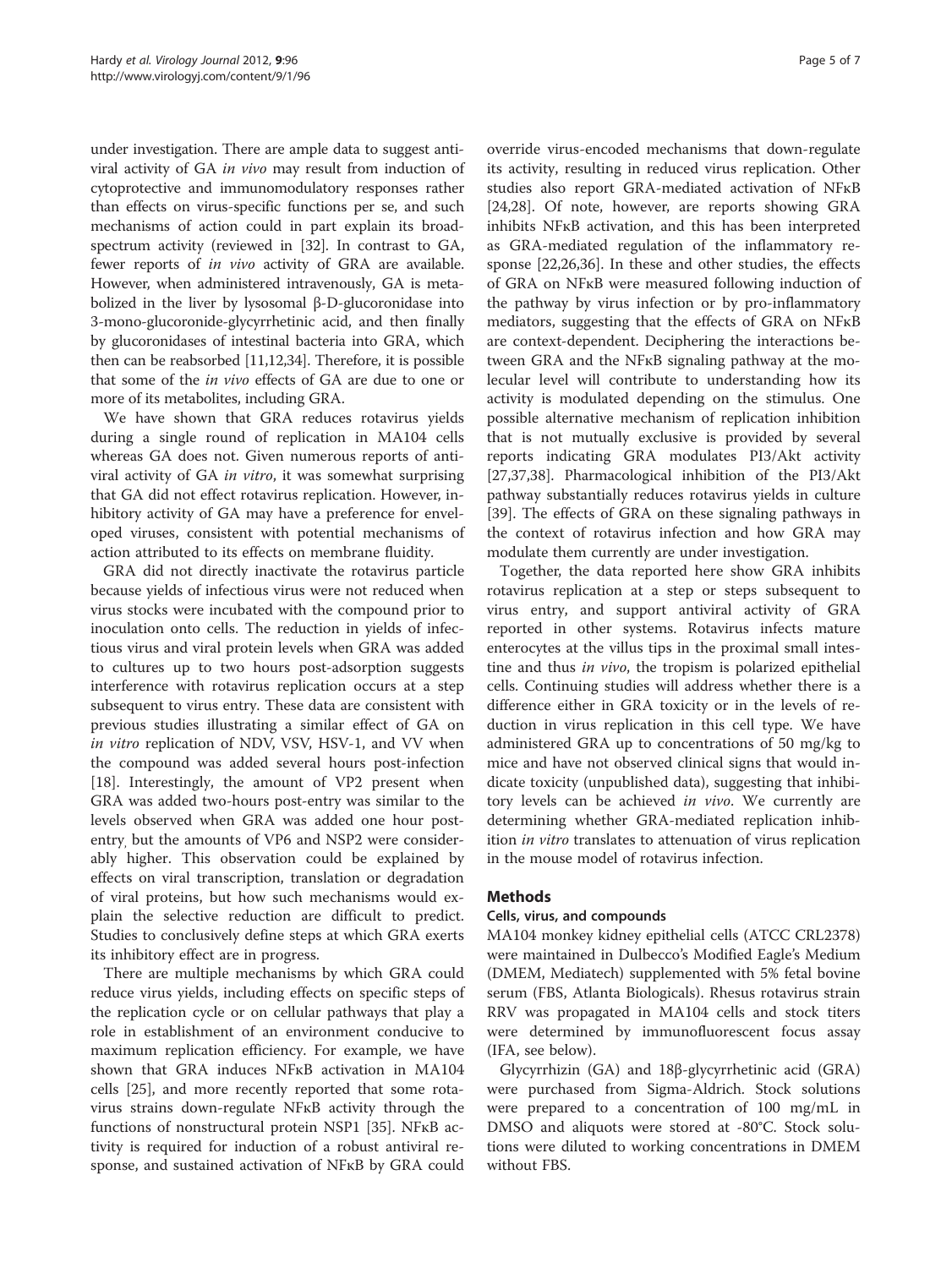#### <span id="page-5-0"></span>Cytotoxicity assays

Cell viability under conditions of GA or GRA treatment was measured with the CellTiter-Glo Luminescent Cell Viability Assay (Promega) following the manufacturer's protocol. Controls for 100% cell viability or 100% toxicity consisted of cells and media alone, or treatment with digitonin, respectively.

#### Immunofluorescent focus assay (IFA)

Rotavirus infectivity following various treatments was determined by IFA as previously described [\[25\]](#page-6-0). Briefly, MA104 cells were cultured to confluence in 96-well microtiter plates. Wells were inoculated with 10-fold dilutions of RRV stock pre-treated with 10 μg/mL TPCK-trypsin (Worthington Biochemicals) for 30 minutes at 37°C. Sixteen hours post-infection, cells were fixed for 10 minutes with 2% paraformaldehyde, and then for 10 minutes with ice cold 100% methanol to permeabilize membranes. Structural protein VP6 was detected with mouse monoclonal antibody A6M [\[25](#page-6-0)] at a 1:200 dilution, followed by Alexa Fluor® 488-conjugated goat anti-mouse antibody (1:4000, Molecular Probes). VP6-positive foci indicative of infected cells were enumerated and titers expressed as fluorescent focus units (FFU) per mL.

#### Infections, compound treatments, and culture harvest

Infections were performed as previously described [\[40](#page-6-0)]. MA104 cells were inoculated with trypsin-activated RRV at a multiplicity of infection of three pfu/cell, and virus was adsorbed to cells for one hour at 37°C. Following the adsorption step, media was removed and replaced with fresh media with or without compound according to the parameters of the experiment. Six hours post-infection, cells and supernatant were collected and subjected to three freeze-thaw cycles. Lysates were clarified by low speed centrifugation, and virus in the supernatant was titered by IFA.

GA, GRA, or DMSO vehicle control was added to cultures at the times indicated by each experiment. Pre-infection treatments were for six hours prior to addition of virus, and compound was not present in the media for the remainder of the infection. For post-infection treatments, compound was added following the virus adsorption or entry step and was present in the media for the duration of the infection.

#### Immunoblots

Cell lysates for immunoblot were prepared as previously described [\[40](#page-6-0)]. Proteins were separated by SDS-polyacrylamide gel electrophoresis and immunoblots were probed with anti-SA114F rotavirus polyclonal antiserum that recognizes structural proteins VP2 and VP6, anti-GAPDH (Ambion), or anti-NSP2 (kindly provided by M

Estes, Baylor College of Medicine) antibodies. Proteins that reacted with antibody were visualized by chemiluminescence using the Pierce ECL kit.

#### Competing interests

The authors declare that they have no competing interests.

#### Authors' contributions

MEH conceived of the basic research premise, participated in experimental design and data interpretation and wrote the manuscript. JMH, JMP and NRF contributed to experimental design, performed experiments and assisted in manuscript preparation. All authors read and approved the final manuscript.

#### Acknowledgments

This work was supported by PHS grant NCCAM AT004986 to MEH. Additional support was provided by NCRR grant RR020185-09, NIGM grant GM103500-09, equipment from the Murdock Charitable Trust, and the Montana Agriculture Experiment Station.

#### Received: 26 December 2011 Accepted: 4 May 2012 Published: 22 May 2012

#### References

- Widdowson MA, Steele D, Vojdani J, Wecker J, Parashar U: Global rotavirus surveillance: determining the need and measuring the impact of rotavirus vaccines. J Infect Dis 2009, Suppl 1:S1–S8.
- 2. Vesikari T, Matson DO, Dennehy P, Van Damme P, Santosham M, Rodriguez Z, Dallas MJ, Heyse JF, Goveia MG, Black SB, et al: Safety and efficacy of a pentavalent human-bovine (WC3) reassortant rotavirus vaccine. N Engl J Med 2006, 354(1):23–33.
- 3. Ruiz-Palacios GM, Perez-Schael I, Velazquez FR, Abate H, Breuer T, Clemens SC, Cheuvart B, Espinoza F, Gillard P, Innis BL, et al: Safety and efficacy of an attenuated vaccine against severe rotavirus gastroenteritis. N Engl J Med 2006, 354(1):11–22.
- 4. O'Ryan M, Lucero Y, Linhares AC: Rotarix (R): vaccine performance 6 years postlicensure. Expert Rev Vaccines 2011, 10(12):1645–1659.
- 5. Ciarlet M, Schodel F: Development of a rotavirus vaccine: clinical safety, immunogenicity, and efficacy of the pentavalent rotavirus vaccine, RotaTeq. Vaccine 2009, 27 Suppl 6:G72–G81.
- Zaman K, Dang DA, Victor JC, Shin S, Yunus M, Dallas MJ, Podder G, Vu DT, Le TP, Luby SP, et al: Efficacy of pentavalent rotavirus vaccine against severe rotavirus gastroenteritis in infants in developing countries in Asia: a randomised, double-blind, placebo-controlled trial. Lancet 2010, 376 (9741):615–623.
- 7. Armah GE, Sow SO, Breiman RF, Dallas MJ, Tapia MD, Feikin DR, Binka FN, Steele AD, Laserson KF, Ansah NA, et al: Efficacy of pentavalent rotavirus vaccine against severe rotavirus gastroenteritis in infants in developing countries in sub-Saharan Africa: a randomised, double-blind, placebo-controlled trial. Lancet 2010, 376:606–614.
- 8. Fiore C, Eisenhut M, Ragazzi E, Zanchin G, Armanini D: A history of the therapeutic use of liquorice in Europe. *J Ethnopharmacol* 2005, 99 (3):317–324.
- 9. Robbers JSS MK, Tyler VE: Pharmacognosy and Pharmacobiotechnology. Baltimore: Williams and Wilkins; 1996.
- 10. Barnes JA, Anderson LA, Phillipson JD: Herbal Medicine. London: Pharmaceutical Press; 2002.
- 11. Hattori M, Sakamoto T, Kobashi K, Namba T: Metabolism of glycyrrhizin by human intestinal flora. Planta Med 1983, 48(5):38–42.
- 12. Hattori M, Sakamoto T, Yamagishi T, Sakamoto K, Konishi K, Kobashi K, Namba T: Metabolism of glycyrrhizin by human intestinal flora. II. Isolation and characterization of human intestinal bacteria capable of metabolizing glycyrrhizin and related compounds. Chem Pharm Bull (Tokyo) 1985, 33(1):210–217.
- 13. van Rossum TG, Vulto AG, de Man RA, Brouwer JT, Schalm SW: Review article: glycyrrhizin as a potential treatment for chronic hepatitis C. Aliment Pharmacol Ther 1998, 12(3):199–205.
- 14. Orlent H, Hansen BE, Willems M, Brouwer JT, Huber R, Kullak-Ublick GA, Gerken G, Zeuzem S, Nevens F, Tielemans WC, et al: Biochemical and histological effects of 26 weeks of glycyrrhizin treatment in chronic hepatitis C: a randomized phase II trial. J Hepatol 2006, 45(4):539-546.